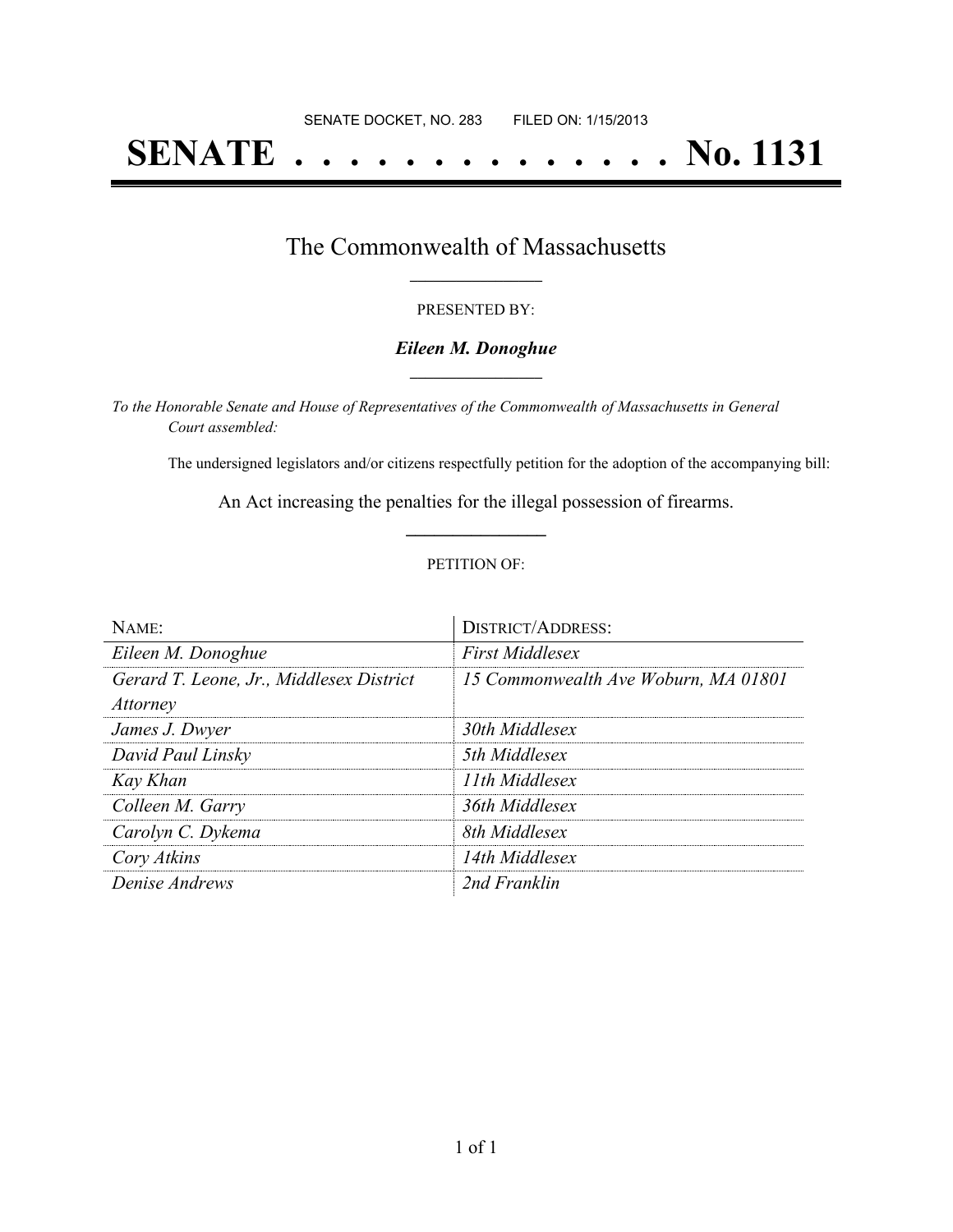# SENATE DOCKET, NO. 283 FILED ON: 1/15/2013 **SENATE . . . . . . . . . . . . . . No. 1131**

By Ms. Donoghue, a petition (accompanied by bill, Senate, No. 1131) of Eileen M. Donoghue, Gerard T. Leone, Jr., Middlesex District Attorney , James J. Dwyer, David Paul Linsky and other members of the General Court for legislation to increase the penalties for the illegal possession of firearms. Public Safety and Homeland Security.

### [SIMILAR MATTER FILED IN PREVIOUS SESSION SEE SENATE, NO. *1207* OF 2011-2012.]

# The Commonwealth of Massachusetts

**\_\_\_\_\_\_\_\_\_\_\_\_\_\_\_ In the Year Two Thousand Thirteen \_\_\_\_\_\_\_\_\_\_\_\_\_\_\_**

An Act increasing the penalties for the illegal possession of firearms.

Be it enacted by the Senate and House of Representatives in General Court assembled, and by the authority *of the same, as follows:*

- 1 SECTION 1. Section 131M of chapter 140 is hereby amended by striking out section 2 131M in its entirety, as appearing in the 2008 Official Edition, and inserting in place thereof the 3 following:-
- 4 Section 131M. No person shall sell, offer for sale, transfer or possess an assault weapon 5 or a large capacity feeding device that was not otherwise lawfully possessed on September 13, 6 1994. Whoever not being licensed under the provisions of section 122 violates the provisions of 7 this section shall be punished, for a first offense, by a mandatory minimum term of imprisonment 8 in the state prison for not less than 2 years nor more than 20 years, and a fine of not less than 9 \$1000 nor more than \$10,000, and for a second offense, by a mandatory minimum term of 10 imprisonment in the state prison for not less than 5 years nor more than 20 years, and by a fine of 11 not less than \$5000 nor more than \$15,000.
- 12 The sentence imposed on such person shall not be reduced to less than 2 years for first 13 offense and 5 years for second offense, nor suspended, nor shall any person convicted under this 14 subsection be eligible for probation, parole, work release, or furlough or receive any deduction 15 from his sentence for good conduct until he shall have served 2 years for a first offense and 5 16 years for second offense of such a sentence; provided, however, that the commissioner of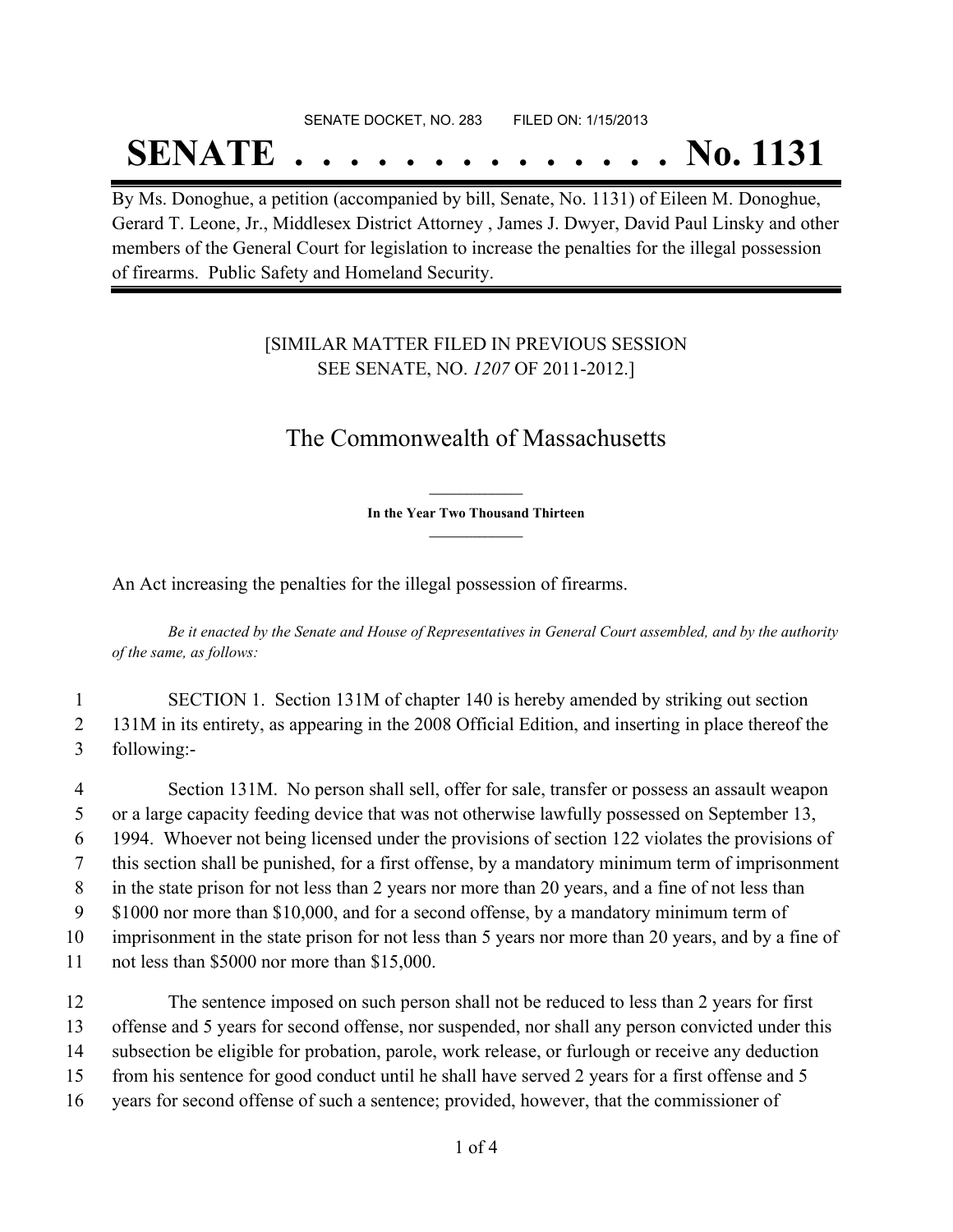correction may on the recommendation of the warden, superintendent, or other person in charge

- of a correctional institution, grant to an offender committed under this subsection a temporary
- release in the custody of an officer of such institution for the following purposes only: to attend

the funeral of a relative; to visit a critically ill relative; or to obtain emergency medical or

- psychiatric service unavailable at said institution. Prosecutions commenced under this section
- shall not be continued without a finding nor placed on file.

 The provisions of this section shall not apply to: (i) the possession by a law enforcement officer for purposes of law enforcement; or (ii) the possession by an individual who is retired from service with a law enforcement agency and is not otherwise prohibited from receiving such

a weapon or feeding device from such agency upon retirement.

 SECTION 2. Section 131N of chapter 140 is hereby amended by striking out section 131N in its entirety, as appearing in the 2008 Official Edition, and inserting in place thereof the following:-

 Section 131N. No person shall sell, offer for sale, transfer or possess any weapon, capable of discharging a bullet or shot, that is: (i) constructed in a shape that does not resemble a handgun, short-barreled rifle or short-barreled shotgun including, but not limited to, covert weapons that resemble key-chains, pens, cigarette-lighters or cigarette-packages; or (ii) not detectable as a weapon or potential weapon by x-ray machines commonly used at airports or walk-through metal detectors.

36 Whoever violates the provisions of this section shall be punished, for a first offense, by a mandatory minimum term of imprisonment in the state prison for not less than 2 years nor more than 20 years, and a fine of not less than \$1,000 nor more than \$10,000, and for a second offense, by a mandatory minimum term of imprisonment in the state prison for not less 40 than 5 years nor more than 20 years, and by a fine of not less than \$5,000 nor more than \$15,000.

 The sentence imposed on such person shall not be reduced to less than 2 years for first offense and 5 years for second offense, nor suspended, nor shall any person convicted under this subsection be eligible for probation, parole, work release, or furlough or receive any deduction from his sentence for good conduct until he shall have served 2 years for a first offense and 5 years for second offense of such a sentence; provided, however, that the commissioner of correction may on the recommendation of the warden, superintendent, or other person in charge of a correctional institution, grant to an offender committed under this subsection a temporary release in the custody of an officer of such institution for the following purposes only: to attend the funeral of a relative; to visit a critically ill relative; or to obtain emergency medical or psychiatric service unavailable at said institution. Prosecutions commenced under this section shall not be continued without a finding nor placed on file.

 SECTION 3. Section 10 of chapter 269 is hereby further amended by striking out, in line 96, the clause "shall be punished in the state prison for life, or for any term of years provided that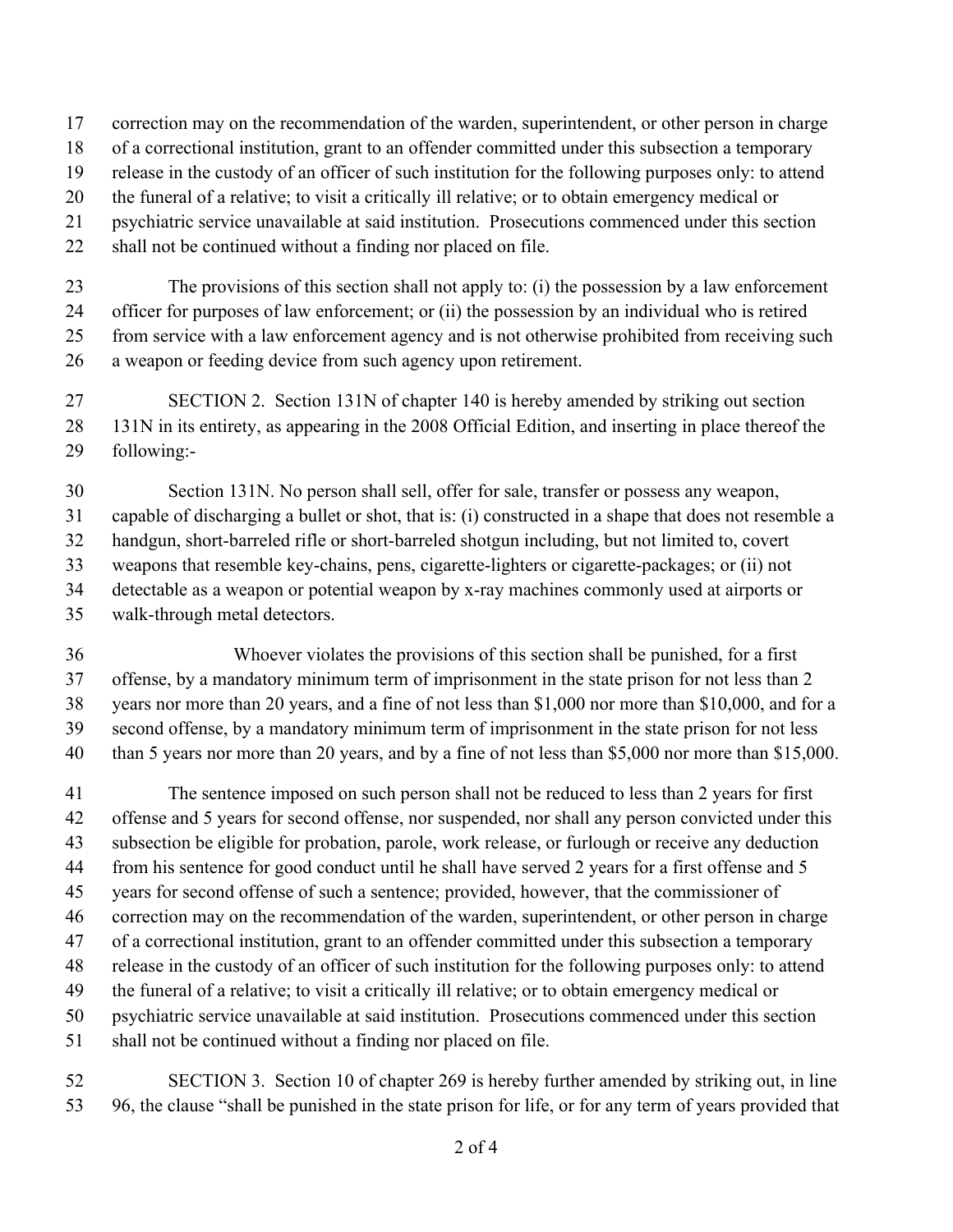any sentence imposed under the provisions of this paragraph shall be subject to the minimum

requirements of paragraph (a)" and inserting in place thereof the following:-

 shall be punished by a imprisonment in the state prison for life, or for any term of years, but in no event less than the mandatory minimum term of imprisonment in the state prison for not less than 5 years and up to any term of years. The sentence imposed on such person shall not be reduced to less than 5 years, nor suspended, nor shall any person convicted under this subsection be eligible for probation, parole, work release, or furlough or receive any deduction from his sentence for good conduct until he shall have served 5 years of such a sentence; provided, however, that the commissioner of correction may on the recommendation of the warden, superintendent, or other person in charge of a correctional institution, grant to an offender committed under this subsection a temporary release in the custody of an officer of such institution for the following purposes only: to attend the funeral of a relative; to visit a critically ill relative; or to obtain emergency medical or psychiatric service unavailable at said institution. Prosecutions commenced under this section shall not be continued without a finding nor placed on file.

## SECTION 4. Said section 10 is hereby further amended by striking out paragraph (d) in its entirety, as appearing in the 2008 Official Edition, and inserting in place thereof the following paragraph:-

 (d) Whoever, after having been convicted of any of the offenses set forth in paragraph (a), (b), (c), (h) or (m) of section 10, or sections 131M or 131N of chapter 140 commits a like offense or any other of the said offenses, shall be punished by imprisonment in the state prison for not less than 5 years nor more than 20 years; for a third such offense, by imprisonment in the state prison for not less than 7 years nor more than 20 years; and for a fourth such offense, by imprisonment in the state prison for not less than 10 years nor more than 20 years. The sentence imposed upon a person, who after a conviction of an offense under paragraph (a), (b), (c), (h) or (m) of section 10, or sections 131M or 131N of chapter 140 commits the same or a like offense, shall not be suspended, nor shall any person so sentenced be eligible for probation or receive any deduction from his sentence for good conduct.

- SECTION 5. Said section 10 is hereby further amended by striking out paragraph (h)(1) in its entirety, as appearing in the 2008 Official Edition, and inserting in place thereof the following paragraph:-
- (h)(1) Whoever owns, possesses or transfers a firearm, rifle, shotgun or ammunition without complying with the provisions of section 129c of chapter 140 shall be punished by imprisonment in the state prison for not more than 5 years or in a jail or house of correction for 88 not more than 2 <sup>1/2</sup> years. In addition, a fine of not more \$1000 may be imposed. The sentence imposed on such person shall not be continued without a finding or placed on file. Any officer